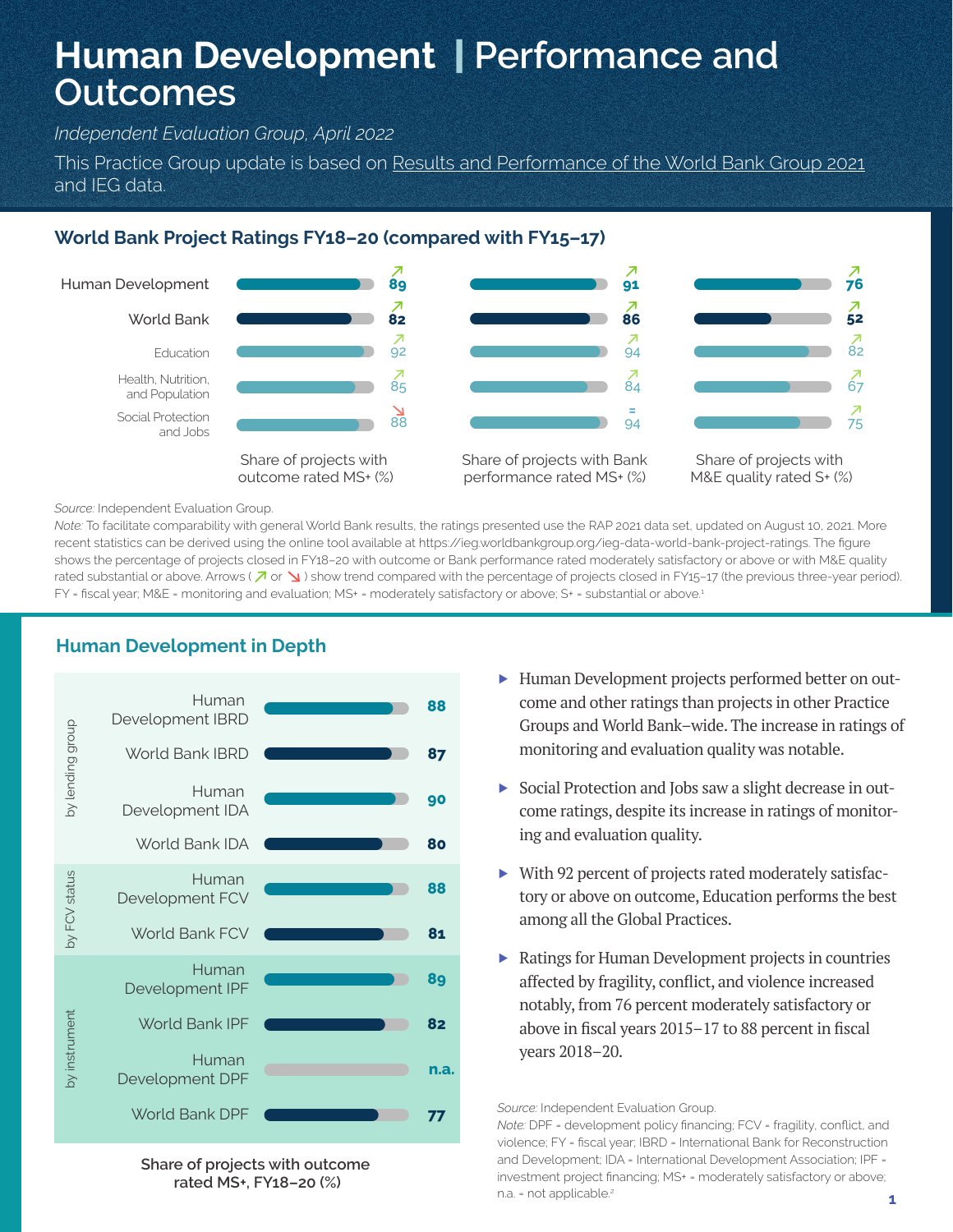# **Project Outcome Ratings over Time, Human Development**

Human Development and World Bank Projects Rated Moderately Satisfactory or Above



*Source:* Independent Evaluation Group. *Note:* MS+ = moderately satisfactory or above.

### Human Development Projects, Percentage Distribution of Ratings

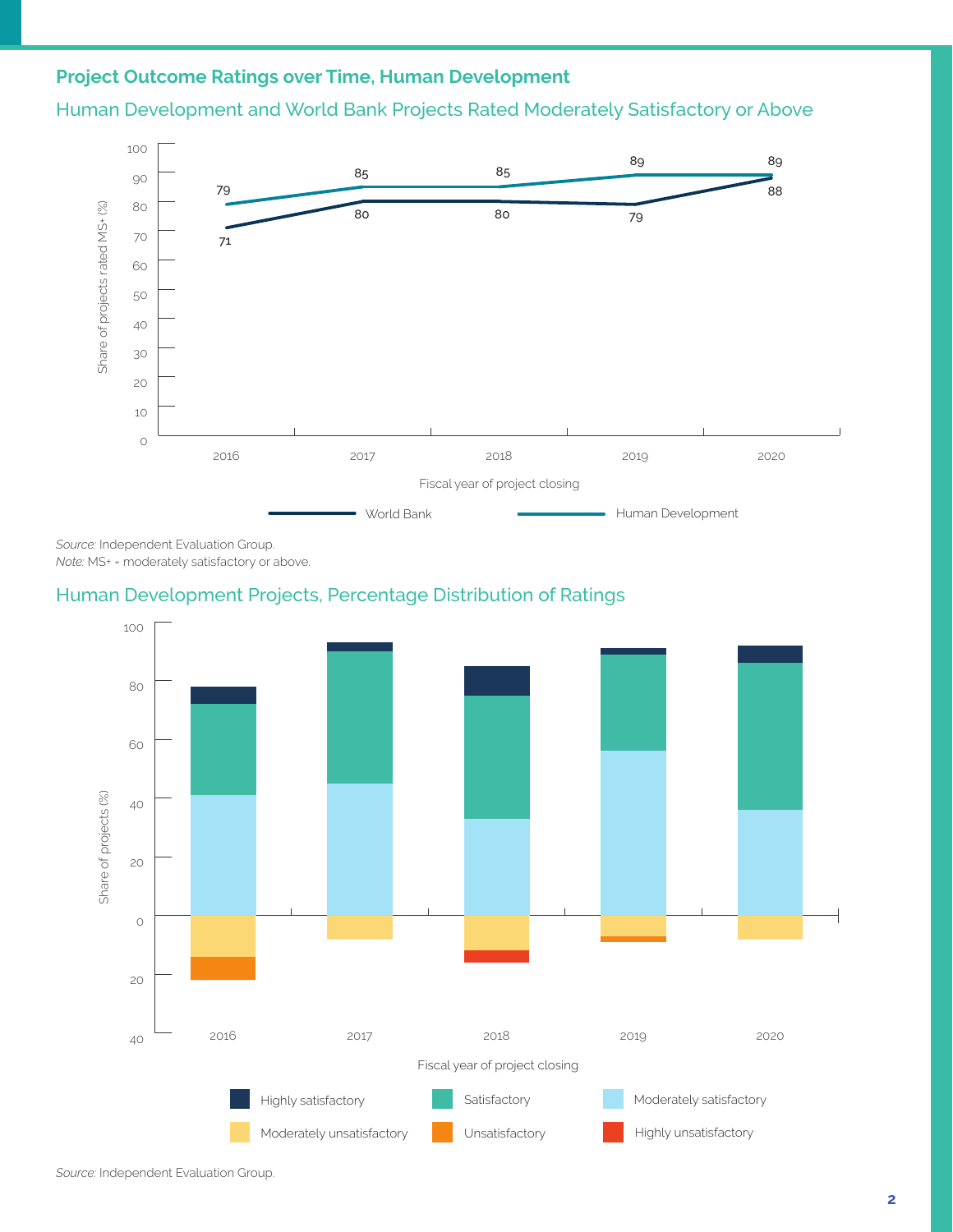## **Change in Frequency of Outcome Types among World Bank Human Development Projects, FY12–14 to FY17–20**



#### *Source:* Independent Evaluation Group.

*Note:* The figure shows the prevalence of each outcome type embodied in project development objectives of a sample of projects closed in FY12–14 (earlier group) and FY17–20 (later group). A project can have more than one outcome type, so the percentages of outcome types do not total 100 in either group. The graph shows only the 12 most relevant outcome types for Human Development, ranked by the prevalence of the outcome type in the later period. The other four possible outcome types are "enterprise or sectoral performance improved," "productive sector expanded," "public assets improved," and "natural capital sustained." FY = fiscal year.

- ▶ For *Results and Performance of the World Bank Group 2021*, an analysis of outcome types provided initial insights on the types of change envisioned by project objectives. Sixteen outcome types were defined for the World Bank, and the analysis of outcome types was carried out for a representative sample of World Bank projects for two different time periods.
- ▶ In every Practice Group, "quality of services improved" and "capacity of institutions to perform institutional functions enhanced" are the most common outcome types. In Human Development projects, "access to services expanded" is the next-most frequent outcome type.
- ▶ In Human Development, the prevalence of the outcome types "human capital increased" and "equity or inclusion enhanced" increased the most, suggesting that these types of outcomes have become more important over time.